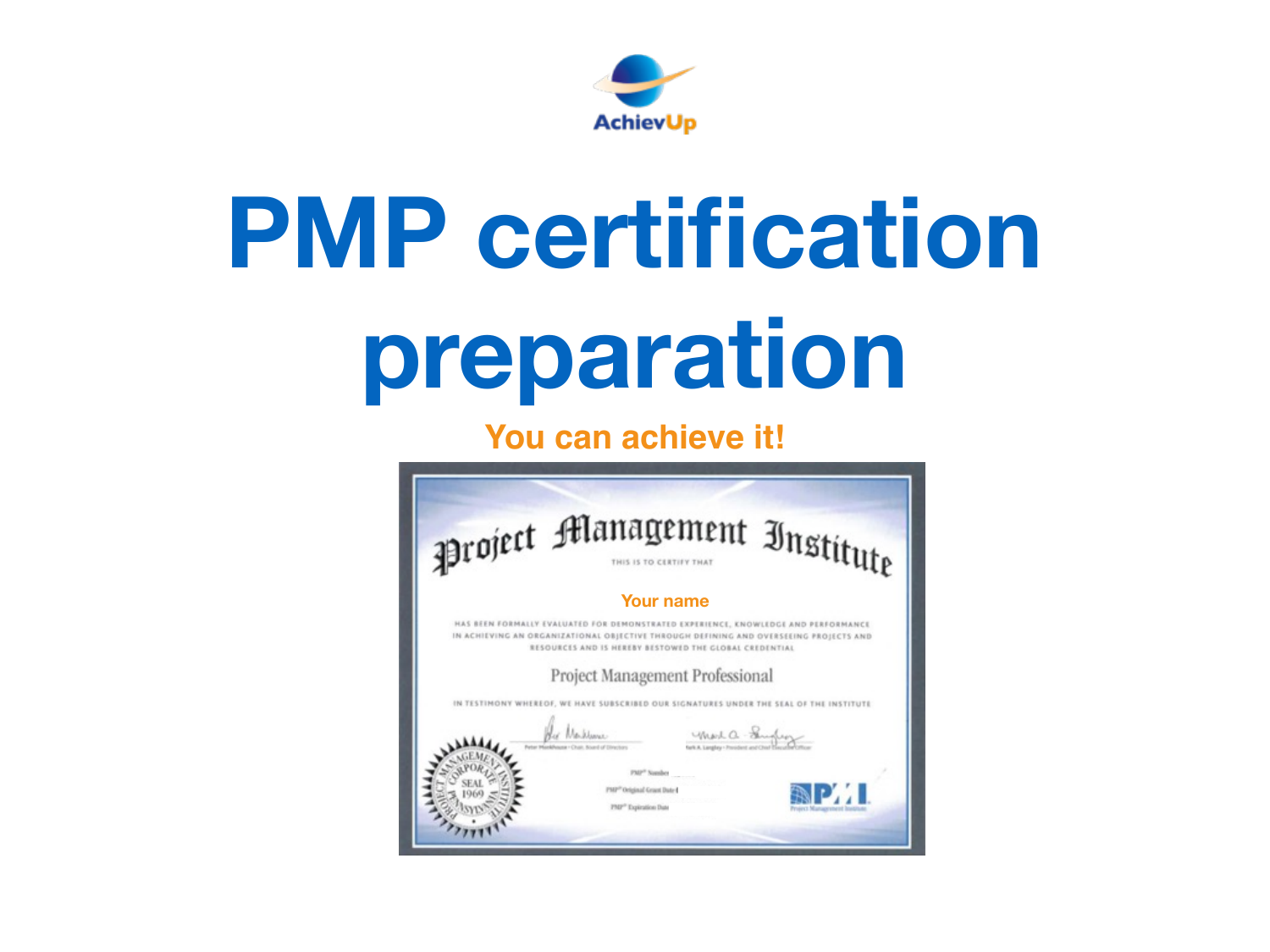

## **Why preparing PMP®certification?**

PMP certification is the most famous certification in project management in the world. It is delivered by PMI (Project management Institute) which is an international organization delivering standards and best practice in project management. There are more than 600 000 PMP certified project managers in the world and this certification in **internationally recognized.**

#### **What are the pre-requisite to prepare the exam?**

- 35 hours project management training (35 PDU) delivered by an agreed provider (REP) by PMI
- Professional experience leading project 4500 hours (3 years) for four-year degree or 7500 hours (5 years) for secondary degree.

### **What about the application and exam cost?**

The cost for application and exam is US\$555/participant. More details on [www.pmi.org](http://www.pmi.org) AchievUp advises to subscribe to become a PMI member (US\$129) to reduce registration cost (US\$405) and be allowed to download PMBOK pdf. This cost is not included in the training package of AchievUp.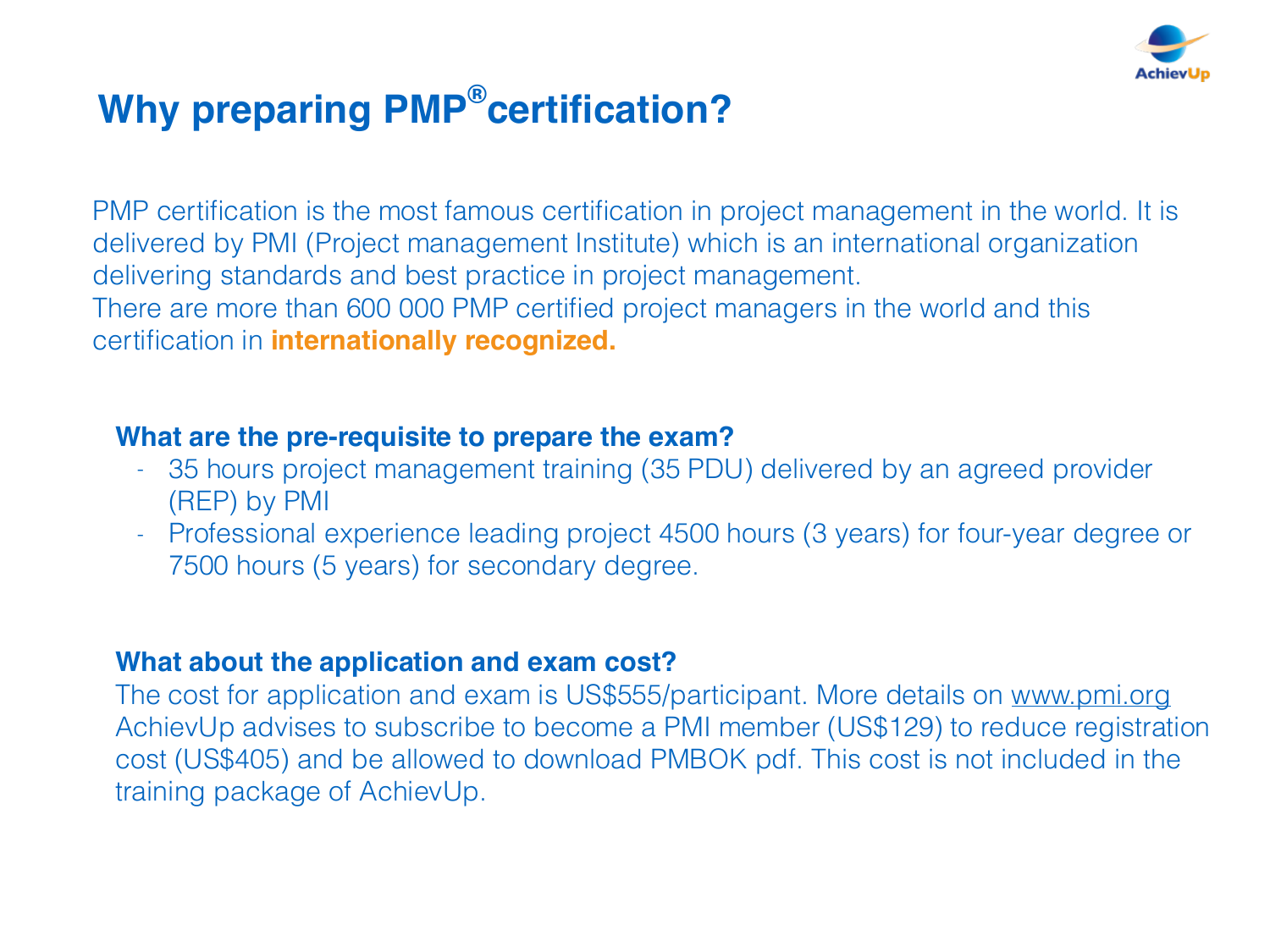

## **Why AchievUp to prepare PMP certification?**

AchievUp wants to give best chances to **individuals** (independent workers or individual funding themselves) to pass the exam thanks to an optimum preparation with coaching at reasonable cost.

This packages includes as well a free access to the [intrinsic leadership program.](http://achievup.com/intrinsic-leadership-program/)

This represents an alternative to classroom trainings (more expensive) and to e-learning trainings (lack of interactions). This idea came from [my own experience to prepare PgMP](http://fr.slideshare.net/cghestem/pg-mp-journey-pdf) certification for which coaching was necessary me to be fully prepared.

The training system is built through partnership with a well-known Indian trainer who is affiliate with an e-learning partner which is registered by PMI as a Registered Education Provider.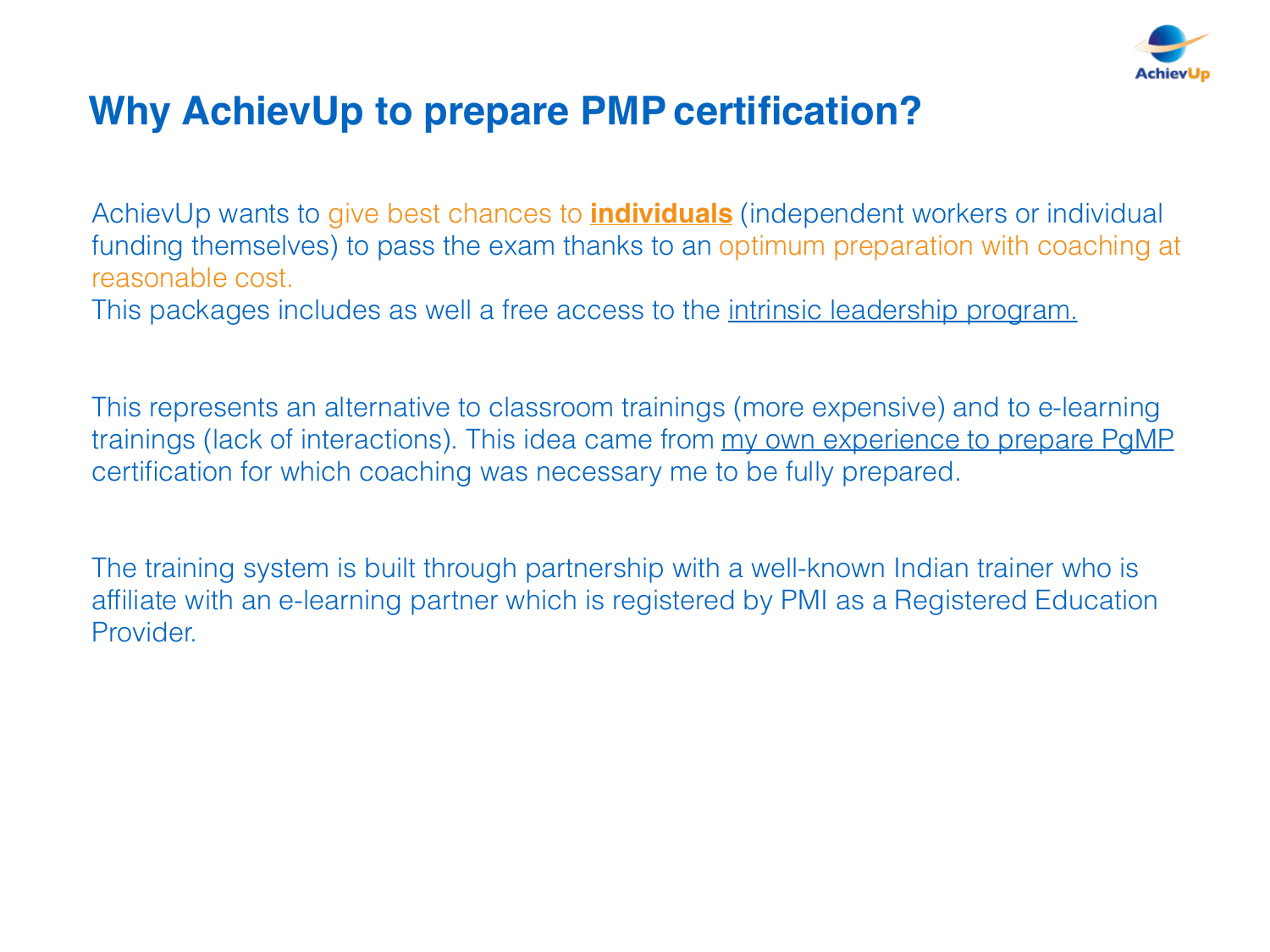

## **The proposed PMP Journey to pass the exam**

About 150-200 hours effort to pass the exam (abou

#### **Stage #1: Acquire knowledge**

Wk 1  $Wk<sub>2</sub>$ Wk<sub>3</sub>

**On-line** discussions on project management basics, benefits, PMBOKv5, ECO practice questions, share experiences, Overall about 35 hours course with a teacher Approx. 3 hours per day 8-10 days

#### **Study material :**

- Downloaded from PMI website :
	- PMBOKv5
	- PMP ECO 2015
	- Code of Ethics
	- PMI lexicon
- Pdf courses provided by the teacher (240 slides)
	- Introduction to the journey
	- Introduction to Project Management
	- Project / operations / Program distinction
	- Project management integration
	- Project management processes group
	- Project management knowledge areas
	- PMP ECO analysis
	- Questions and answers
	- **PMP Exam strategy**

#### **Stage #2: Consolidate knowledge**

Wk 4  $Wk<sub>5</sub>$ 

#### **Off-line** exercises:

• 600 practice questions in open book mode by chapter provided by the teacher

Wk 6

Wk 7

• Access to the e-learning platform (60 days) with 4 sets of 200 questions each in examination mode through exam simulator.

#### **Application review for PMP application**

About 3 hours continued support on request (mail, chat, skype, double review for PMP application



#### **Stage #3: Prepare for exam**



**Off-line/On-line:** Unresolved topics, Important topics, question analysis, on-line Q&A meetings, study group About 1 hour support



#### Wk 11

Prepare and Take exam

#### *Used Technology*

*Uses ILVC (Instructor-Led Virtual Class) technology Uses "GotoMeeting" platform. An App version is preferred. Sessions are recorded and stored for later use Cloud storage: All associated files, artefacts, links, assignments, question papers are shared through dropbox A good head-set with microphone is preferred for good audio experience Support via e-mail / whatsapp / telephone / Skype for any clarifications* 

Enhance knowledge and Refine skills